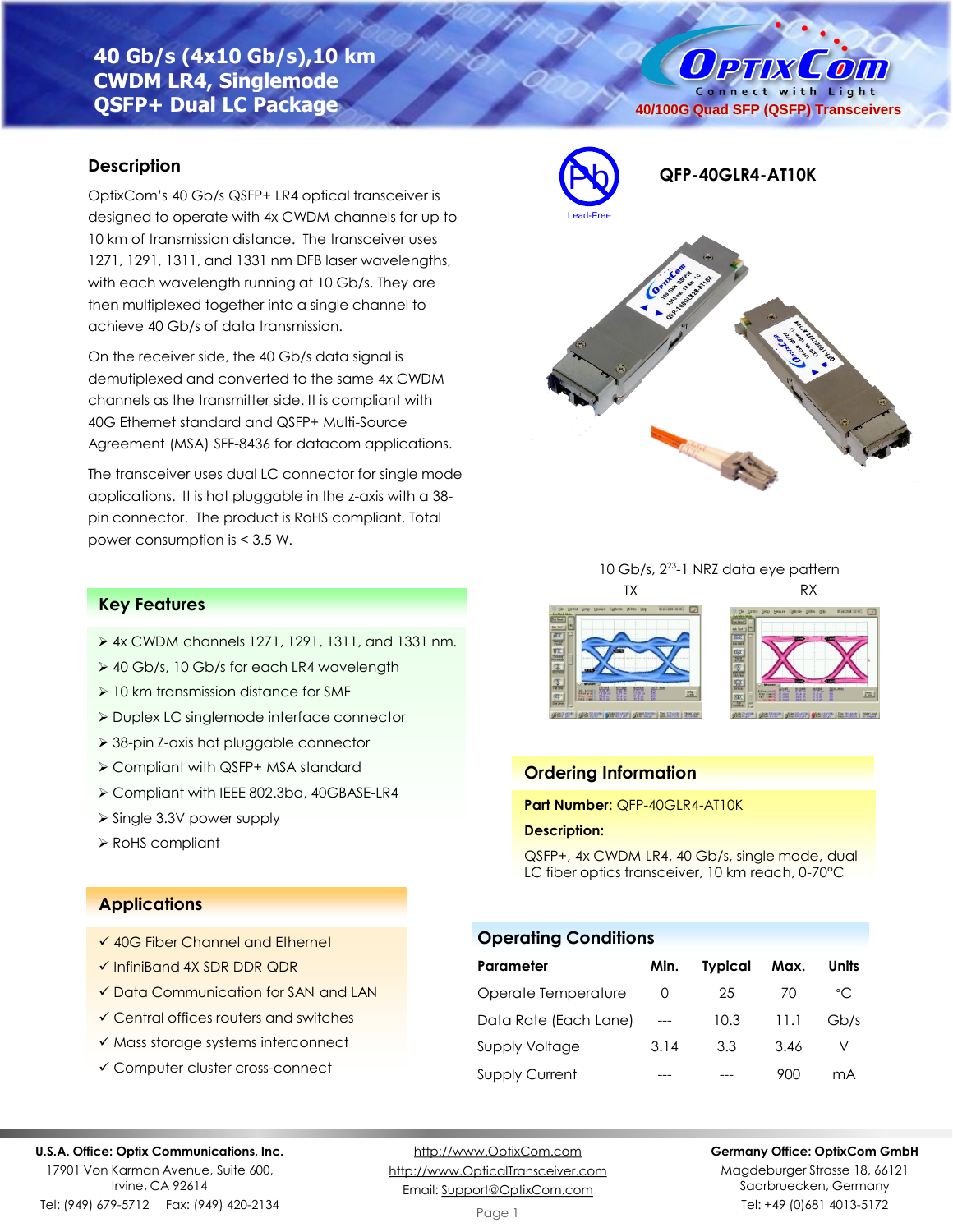

## **Absolute Maximum Ratings**

| Parameter                | Symbol                | Min.          | Max.           | <b>Units</b> |
|--------------------------|-----------------------|---------------|----------------|--------------|
| Storage Temperature      | Tst                   | $-40$         | 85             | °C           |
| Supply Voltage           | <b>Vcc</b>            | $-0.3$        | $\overline{4}$ | V            |
| Input Voltage            | <b>V<sub>IN</sub></b> | $V_{CC}$ -0.3 | $V_{CC}$ +0.3  | V            |
| <b>Relative Humidity</b> | R.H.                  |               | 95             | %            |
| Output Current           | lo                    |               | 50             | mA           |

## **Transmitter Electro-Optical Characteristics**

| Parameter                                  | Symbol                | Min.   | <b>Typical</b> | Max.           | <b>Units</b>    |
|--------------------------------------------|-----------------------|--------|----------------|----------------|-----------------|
| Differential Input Voltage <sup>1</sup>    | $\Delta V$ i          | 0.3    |                | 1.0            | $\vee$          |
| Differential Input Impedance <sup>2</sup>  | Z                     | ---    | 100            |                | ohm             |
| Optical Output Power per Lane <sup>3</sup> | $P_{\Omega}$          | $-7$   | ---            | 2.3            | dBm             |
| <b>Total Optical Power</b>                 | P <sub>T</sub>        | ---    |                | 8.3            | dBm             |
| Optical Wavelength 1                       | $\lambda \circ$       | 1264.5 | 1271           | 1277.5         | nm              |
| Optical Wavelength 2                       | $\lambda_{\rm O}$     | 1284.5 | 1291           | 1297.5         | nm              |
| Optical Wavelength 3                       | $\lambda_{\rm O}$     | 1304.5 | 1311           | 1317.5         | nm              |
| Optical Wavelength 4                       | $\lambda \circ$       | 1324.5 | 1331           | 1337.5         | nm              |
| Side Mode Suppression Ratio                | <b>SMSR</b>           | 30     | ---            |                | dB              |
| Relative Intensity Noise                   | <b>RIN</b>            | ---    | ---            | $-128$         | dB/Hz           |
| Spectral Width (-20 dB)                    | $\varDelta\lambda$    | ---    | ---            |                | nm              |
| Transmitter & Dispersion Penalty           | <b>TDP</b>            | ---    |                | 2.3            | $\overline{AB}$ |
| <b>TX Disable Asserted</b>                 | POFF                  | ---    |                | $-30$          | dBm             |
| Input Voltage - Logic High                 | <b>V<sub>DH</sub></b> | 2.0    |                | <b>Vcc</b>     | $\vee$          |
| Input Voltage - Logic Low                  | <b>V<sub>DL</sub></b> | 0      |                | 0.4            | $\vee$          |
| <b>TX Enabled Assert Time</b>              | <b>T</b> TASS         | ---    |                | 100            | ms              |
| <b>TX Disabled Deassert Time</b>           | <b>T</b> TDis         |        |                | 400            | μS              |
| Reset Initial Assert Time                  | Trsass                |        |                | $\overline{2}$ | $\mu$ S         |

Notes:

- 1. Module is designed for AC coupling. DC voltage will be filtered by internal capacitors.
- 2. Single ended will be 50 ohm for each signal line.
- 3. Output of coupling optical power into  $50/125 \mu m$  MMF.
- 4. Refer to OptixCom "QSFP Design Reference Guide" for more design details.

[http://www.OptixCom.com](http://www.optixcom.com/) [http://www.OpticalTransceiver.com](http://www.optoictech.com/) Email: [Support@OptixCom.com](mailto:Support@optoICtech.com)

#### **Germany Office: OptixCom GmbH**

Magdeburger Strasse 18, 66121 Saarbruecken, Germany Tel: +49 (0)681 4013-5172